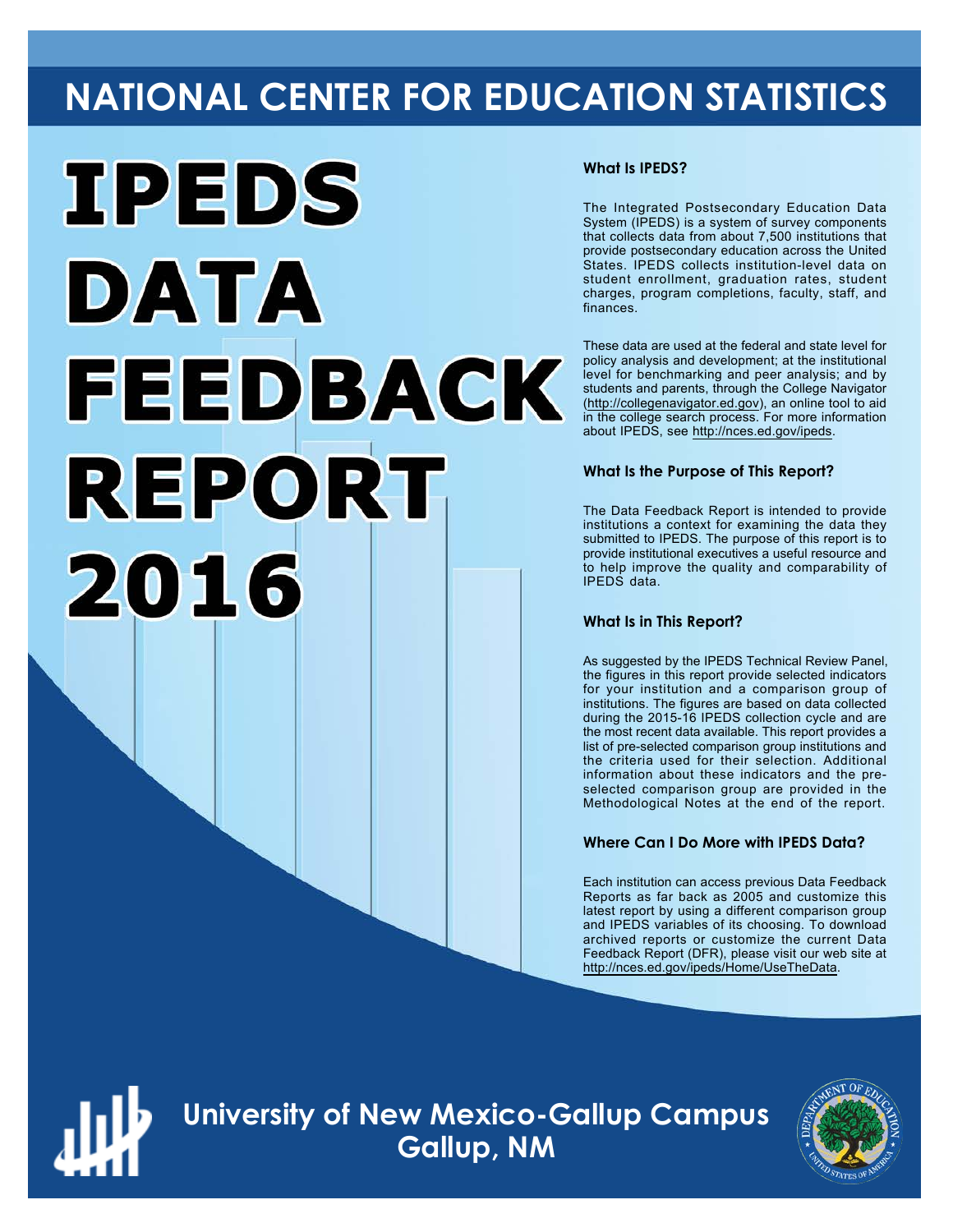#### **COMPARISON GROUP**

Comparison group data are included to provide a context for interpreting your institution's statistics. If your institution did not define a custom comparison group for this report by July 17, NCES selected a comparison group for you. (In this case, the characteristics used to define the comparison group appears below.) The Customize Data Feedback Report functionality on the IPEDS Data Center [\(http://nces.ed.gov/ipeds/datacenter/\)](http://nces.ed.gov/ipeds/datacenter/) can be used to reproduce the figures in this report using different peer groups.

Using some of your institution's characteristics, a group of comparison institutions was selected for you. The characteristics include Associate's Colleges: Mixed Transfer/Career & Technical-High Traditional, public and enrollment of a similar size. This comparison group includes the following 33 institutions:

- Aiken Technical College (Graniteville, SC)
- Alabama Southern Community College (Monroeville, AL)
- Alpena Community College (Alpena, MI)
- Bay de Noc Community College (Escanaba, MI)
- Blue Ridge Community College (Flat Rock, NC)
- Carteret Community College (Morehead City, NC)
- Central Maine Community College (Auburn, ME)
- Coahoma Community College (Clarksdale, MS)
- Community College of Beaver County (Monaca, PA)
- Gogebic Community College (Ironwood, MI)
- Hawaii Community College (Hilo, HI)
- Haywood Community College (Clyde, NC)
- Hibbing Community College (Hibbing, MN) Hopkinsville Community College (Hopkinsville, KY)
- Jefferson Davis Community College (Brewton, AL)
- Kauai Community College (Lihue, HI)
- Kirtland Community College (Roscommon, MI)
- North Arkansas College (Harrison, AR)
- North Central State College (Mansfield, OH)
- Quinebaug Valley Community College (Danielson, CT)
- Richmond Community College (Hamlet, NC)
- Roanoke-Chowan Community College (Ahoskie, NC)
- Salem Community College (Carneys Point, NJ)
- Sampson Community College (Clinton, NC)
- Seward County Community College (Liberal, KS)
- Southern State Community College (Hillsboro, OH)
- Southern West Virginia Community and Technical College (Mount Gay, WV)
- Southwest Mississippi Community College (Summit, MS)
- Southwestern Oregon Community College (Coos Bay, OR)
- Technical College of the Lowcountry (Beaufort, SC)
- Terra State Community College (Fremont, OH)
- University of Arkansas Community College-Batesville (Batesville, AR)
- University of Arkansas Community College-Morrilton (Morrilton, AR)

#### **The figures in this report have been organized and ordered into the following topic areas:**

| 1) Admissions (only for non-open-admissions schools) | [No charts applicable] |             |
|------------------------------------------------------|------------------------|-------------|
| 2) Student Enrollment                                | Fig. 1 and 2           | Pg. 3       |
| 3) Awards                                            | Fig. 3                 | Pg. 3       |
| 4) Charges and Net Price                             | Fig. 4 and $5$         | Pg. 4       |
| 5) Student Financial Aid                             | Fig. 6, 7, 8 and 9     | Pg. 4 and 5 |
| 6) Military Benefits*                                | [No charts applicable] |             |
| 7) Retention and Graduation Rates                    | Fig. 10, 11, 12 and 13 | Pg. 5 and 6 |
| 8) Finance                                           | Fig. 14 and 15         | Pq. 6 and 7 |
| 9) Staff                                             | Fig. 16 and 17         | Pg. 7       |
| 10) Libraries*                                       | [No charts applicable] |             |

\*These figures only appear in customized Data Feedback Reports (DFR), which are available through Use the Data portal on the IPEDS website.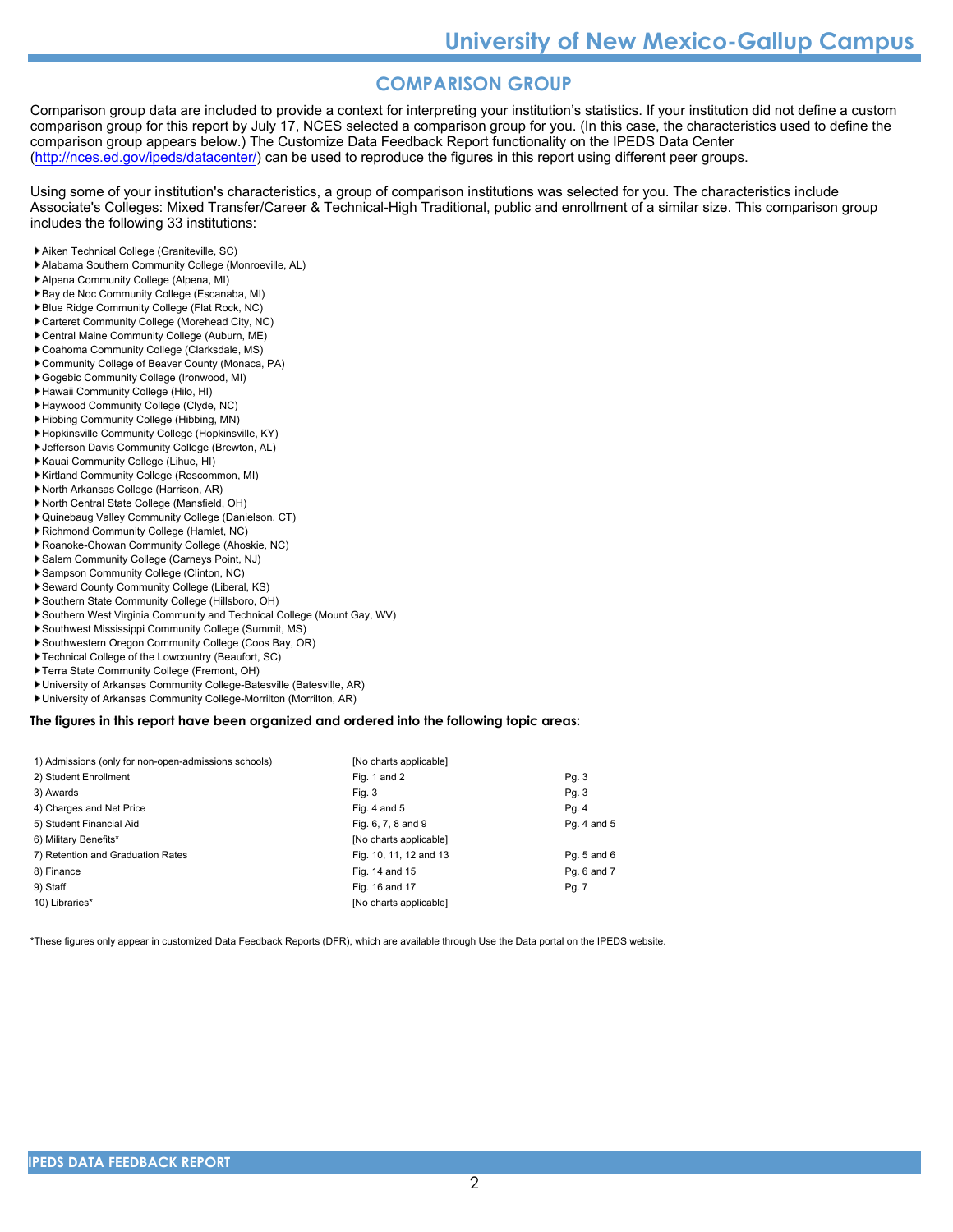



NOTE: For more information about disaggregation of data by race and ethnicity, see the Methodological Notes. Median values for the comparison group will not add to 100%. See "Use of Median Values for Comparison Group" for how median values are determined. N is the number of institutions in the comparison group. SOURCE: U.S. Department of Education, National Center for Education Statistics, Integrated Postsecondary Education Data System (IPEDS): Spring 2016, Fall Enrollment component.

#### **Figure 2. Unduplicated 12-month headcount (2014-15), total FTE enrollment (2014-15), and full- and part-time fall enrollment (Fall 2015)**

#### **Figure 3. Number of subbaccalaureate degrees and certificates awarded, by level: 2014-15**



NOTE: For details on calculating full-time equivalent (FTE) enrollment, see Calculating FTE in the Methodological Notes. N is the number of institutions in the comparison group. SOURCE: U.S. Department of Education, National Center for Education Statistics, Integrated Postsecondary Education Data System (IPEDS): Fall 2015, 12-month Enrollment component and Spring 2016, Fall Enrollment component.



**Your institution** Comparison Group Median (N=33)

NOTE: N is the number of institutions in the comparison group.

SOURCE: U.S. Department of Education, National Center for Education Statistics, Integrated Postsecondary Education Data System (IPEDS): Fall 2015, Completions component.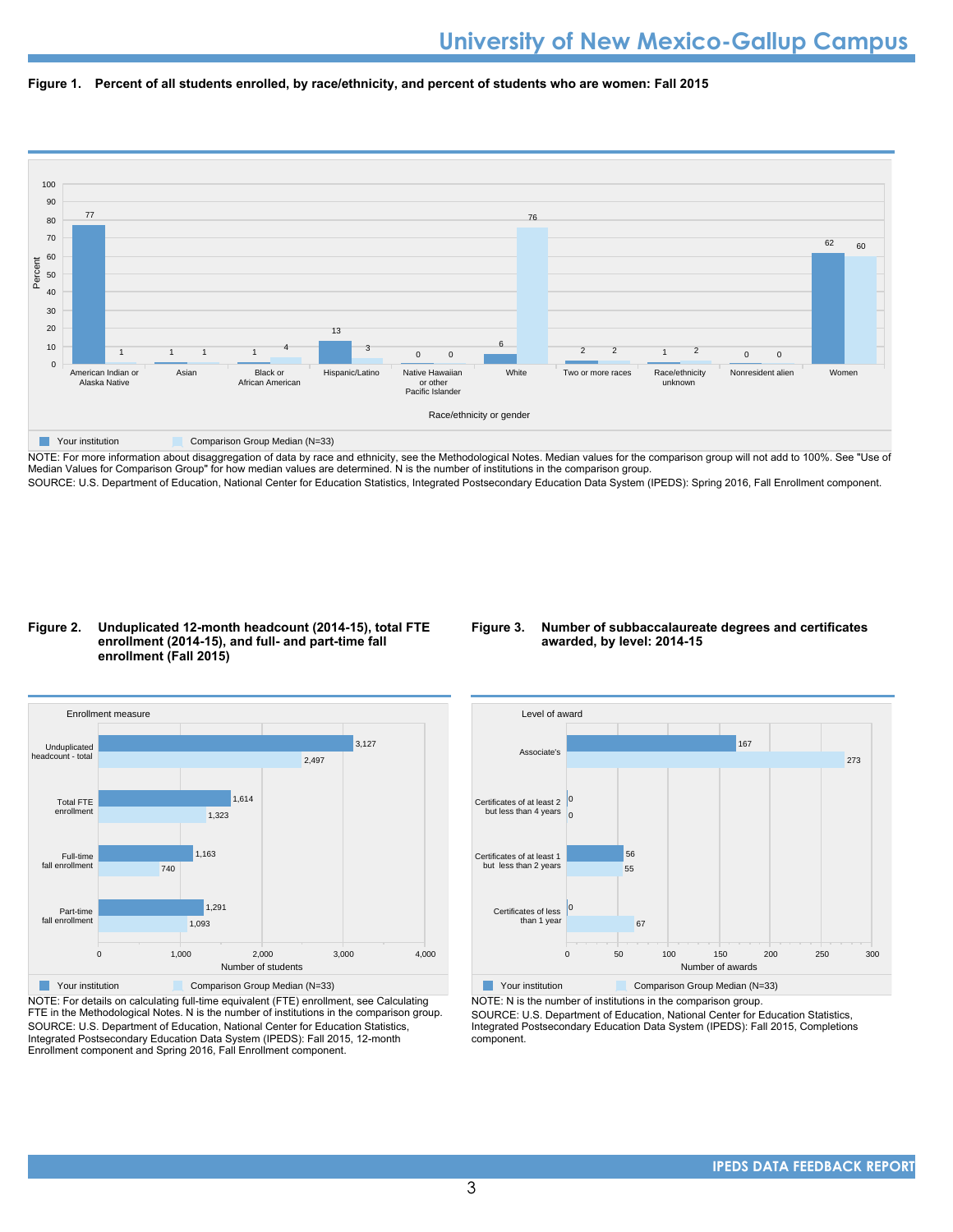## **University of New Mexico-Gallup Campus**

**Figure 4. Academic year tuition and required fees for full-time, first-time degree/certificate-seeking undergraduates: 2012-13 to 2015-16**



NOTE: The tuition and required fees shown here are the lowest reported from the

categories of in-district, in-state, and out-of-state. N is the number of institutions in the comparison group.

SOURCE: U.S. Department of Education, National Center for Education Statistics, Integrated Postsecondary Education Data System (IPEDS): Fall 2015, Institutional Characteristics component.

#### **Figure 6. Percent of full-time, first-time degree/certificate-seeking undergraduate students who were awarded grant or scholarship aid from the federal government, state/local government, or the institution, or loans, by type of aid: 2014-15**



NOTE: Any grant aid above includes grant or scholarship aid awarded from the federal government, state/local government, or the institution. Federal grants includes Pell grants and other federal grants. Any loans includes federal loans and other loans awarded to students. For details on how students are counted for financial aid reporting, see Cohort Determination in the Methodological Notes. N is the number of institutions in the comparison group.

SOURCE: U.S. Department of Education, National Center for Education Statistics, Integrated Postsecondary Education Data System (IPEDS): Winter 2015-16, Student Financial Aid component.





NOTE: Average net price is for full-time, first-time degree/certificate-seeking undergraduate students and is generated by subtracting the average amount of federal, state/local government, and institutional grant and scholarship awarded aid from the total cost of attendance. Total cost of attendance is the sum of published tuition and required fees, books and supplies, and the average room and board and other expenses. For details, see the Methodological Notes. N is the number of institutions in the comparison group.

SOURCE: U.S. Department of Education, National Center for Education Statistics, Integrated Postsecondary Education Data System (IPEDS): Fall 2015, Institutional Characteristics component and Winter 2015-16, Student Financial Aid component.

**Figure 7. Average amounts of grant or scholarship aid from the federal government, state/local government, or the institution, or loans awarded to full-time, first-time**



#### NOTE: Any grant aid above includes grant or scholarship aid awarded from the federal government, state/local government, or the institution. Federal grants includes Pell grants and other federal grants. Any loans includes federal loans and other loans awarded to students. Average amounts of aid were calculated by dividing the total aid awarded by the total number of recipients in each institution. N is the number of institutions in the comparison group.

SOURCE: U.S. Department of Education, National Center for Education Statistics, Integrated Postsecondary Education Data System (IPEDS): Winter 2015-16, Student Financial Aid component.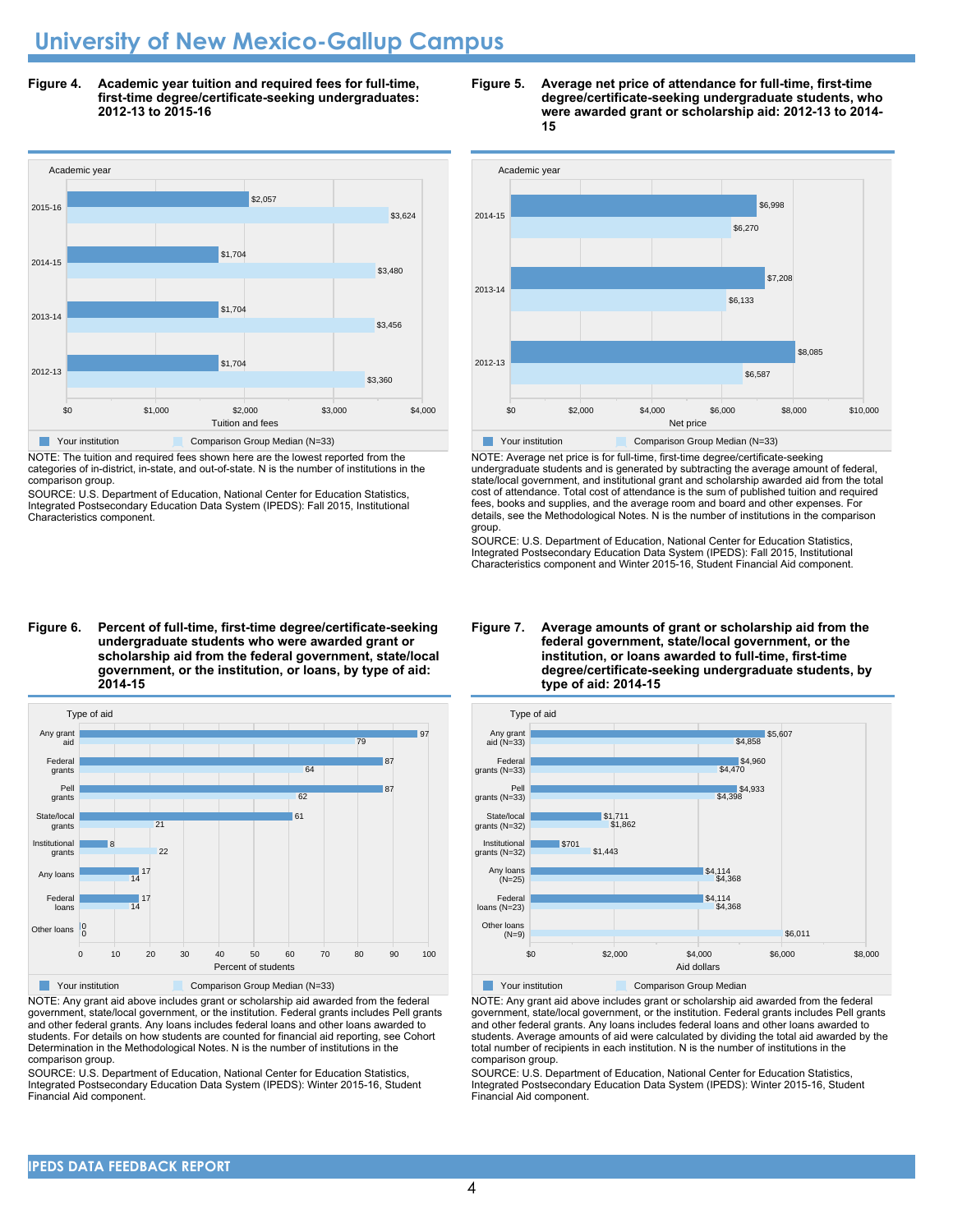### **University of New Mexico-Gallup Campus**

**Figure 8. Percent of all undergraduates awarded aid, by type of aid: 2014-15**

**Figure 9. Average amount of aid awarded to all undergraduates, by type of aid: 2014-15**



NOTE: Any grant aid above includes grant or scholarship aid awarded from the federal government, state/local government, the institution, or other sources. Federal loans includes only federal loans awarded to students. N is the number of institutions in the comparison group.

SOURCE: U.S. Department of Education, National Center for Education Statistics, Integrated Postsecondary Education Data System (IPEDS): Winter 2015-16, Student Financial Aid component.



NOTE: Any grant aid above includes grant or scholarship aid from the federal government, state/local government, the institution, or other sources. Federal loans includes federal loans to students. Average amounts of aid were calculated by dividing the total aid awarded by the total number of recipients in each institution. N is the number of institutions in the comparison group.

SOURCE: U.S. Department of Education, National Center for Education Statistics, Integrated Postsecondary Education Data System (IPEDS): Winter 2015-16, Student Financial Aid component.

#### **Figure 10. Retention rates of full-time, first time degree/certificate seeking students (Fall 2014 cohort)**



NOTE: Retention rates are measured from the fall of first enrollment to the following fall. Academic reporting institutions report retention data as of the institution's official fall reporting date or as of October 15, 2014. Program reporters determine the cohort with enrollment any time between August 1-October 31, 2014 and retention based on August 1, 2015. For more details, see the Methodological Notes. N is the number of institutions in the comparison group.

SOURCE: U.S. Department of Education, National Center for Education Statistics, Integrated Postsecondary Education Data System (IPEDS): Spring 2016, Fall Enrollment component.

#### **Figure 11. Graduation and transfer-out rates of full-time, first-time degree/certificate-seeking undergraduates within 150% of normal time to program completion (2012 cohort)**



NOTE: Graduation rate cohort includes all full-time, first-time degree/certificate-seeking undergraduate students. Graduation and transfer-out rates are the Student Right-to-Know rates. Only institutions with mission to prepare students to transfer are required to report transfer out. For more details, see the Methodological Notes. N is the number of institutions in the comparison group.

SOURCE: U.S. Department of Education, National Center for Education Statistics, Integrated Postsecondary Education Data System (IPEDS): Winter 2015-16, Graduation Rates component.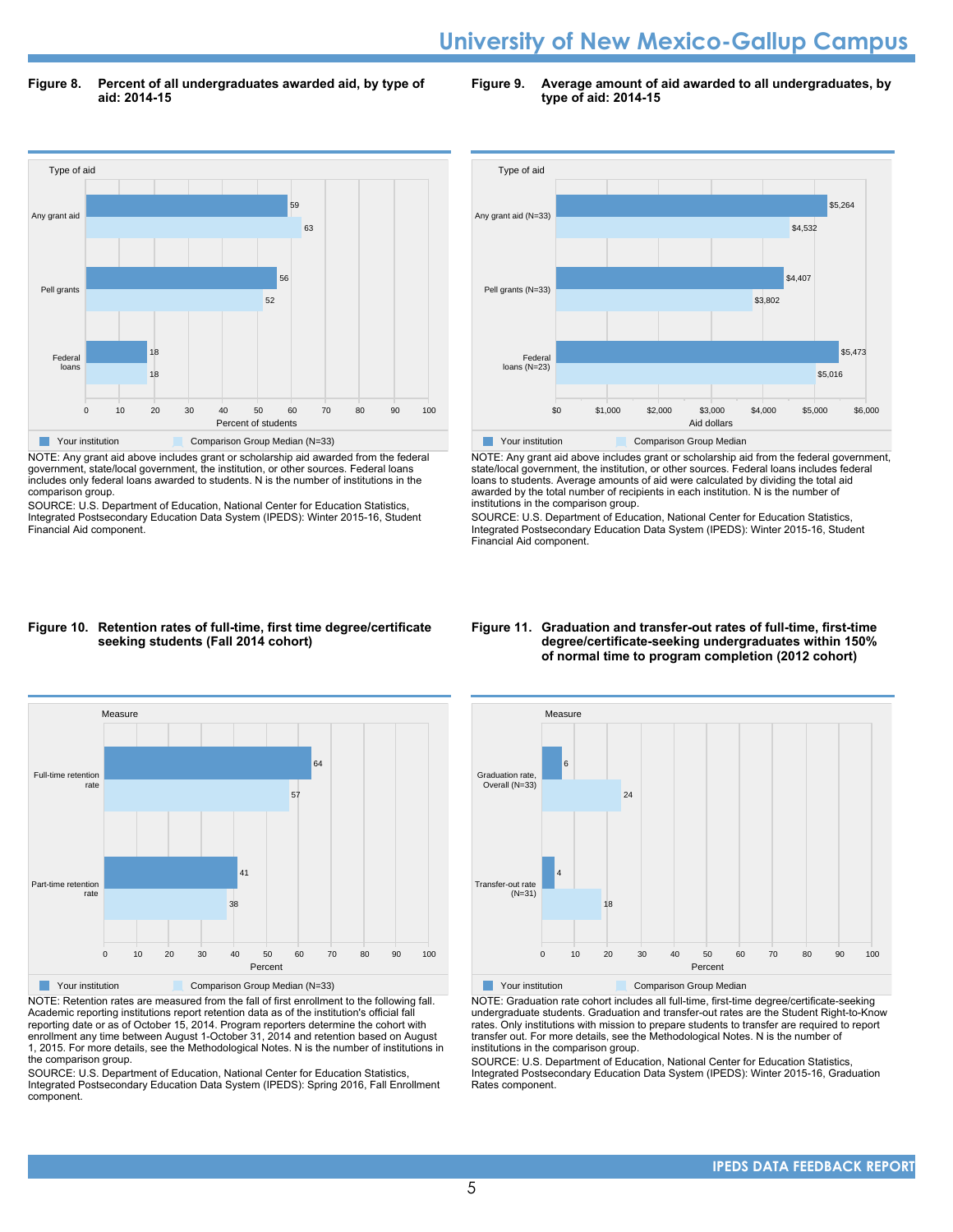**Figure 12. Graduation rates of full-time, first-time degree/certificate-seeking undergraduates within 150% of normal time to program completion, by race/ethnicity: 2012 cohort**



NOTE: For more information about disaggregation of data by race and ethnicity, see the Methodological Notes. The graduation rates are the Student Right-to-Know (SRK) rates. Median values for the comparison group will not add to 100%. N is the number of institutions in the comparison group.

SOURCE: U.S. Department of Education, National Center for Education Statistics, Integrated Postsecondary Education Data System (IPEDS): Winter 2015-16, Graduation Rates component.

**Figure 13. Graduation rates of full-time, first-time degree/ certificate-seeking undergraduates within normal time, and 150% and 200% of normal time to completion: 2011 cohort**



NOTE: The 150% graduation rate is the Student Right-to-Know (SRK) rates; the Normal time and 200% rates are calculated using the same methodology. For details, see the Methodological Notes. N is the number of institutions in the comparison group. SOURCE: U.S. Department of Education, National Center for Education Statistics, Integrated Postsecondary Education Data System (IPEDS): Winter 2015-16, 200% Graduation Rates component.

#### **Figure 14. Percent distribution of core revenues, by source: Fiscal year 2015**



NOTE: The comparison group median is based on those members of the comparison group that report finance data using the same accounting standards as the comparison institution. For a detailed definition of core revenues, see the Methodological Notes. N is the number of institutions in the comparison group.

SOURCE: U.S. Department of Education, National Center for Education Statistics, Integrated Postsecondary Education Data System (IPEDS): Spring 2016, Finance component.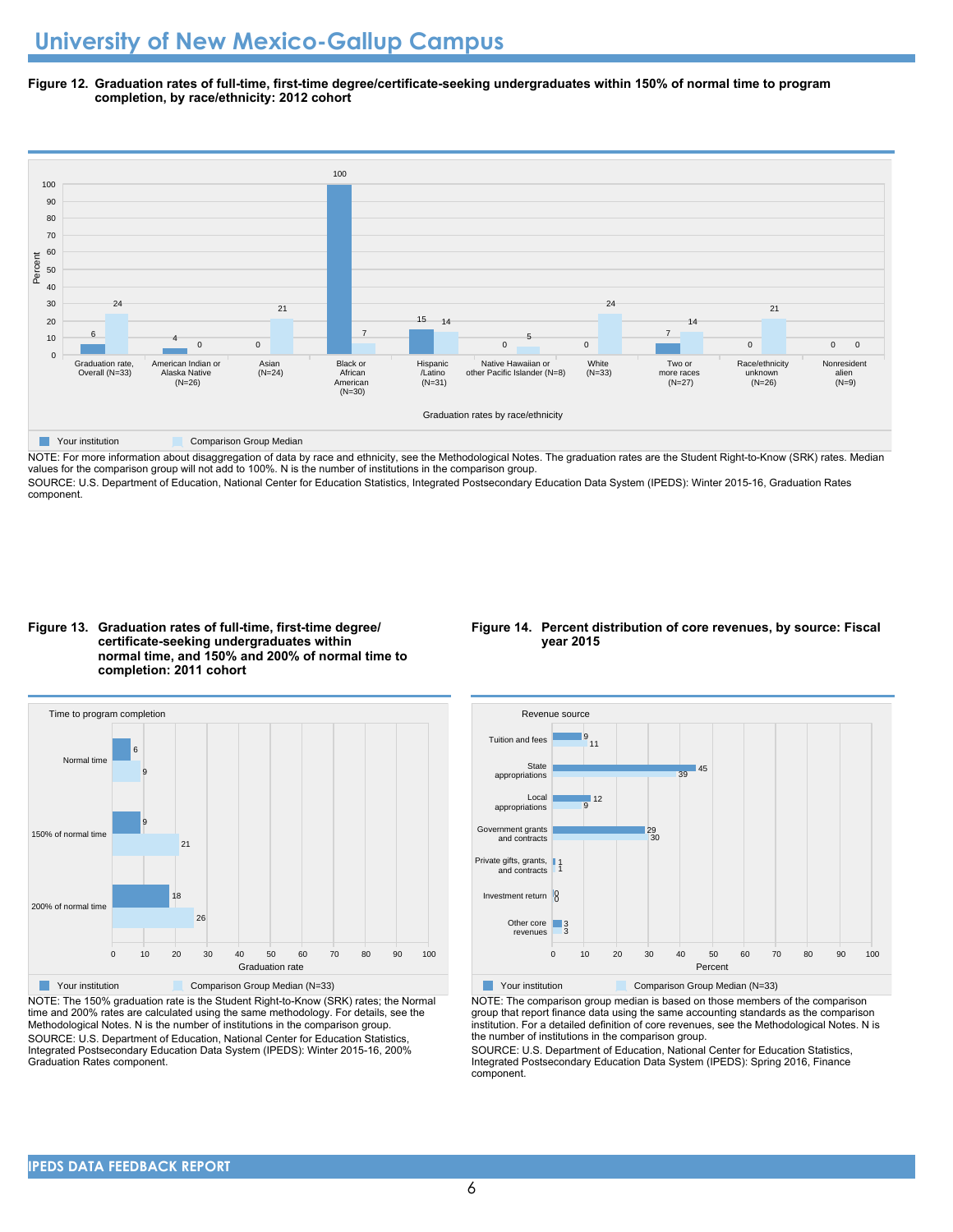### **University of New Mexico-Gallup Campus**

**Figure 15. Core expenses per FTE enrollment, by function: Fiscal year 2015**

**Figure 16. Full-time equivalent staff, by occupational category: Fall 2015**



NOTE: Expenses per full-time equivalent (FTE) enrollment, particularly instruction, may be inflated because finance data includes all core expenses while FTE reflects credit activity only. For details on calculating FTE enrollment and a detailed definition of core expenses, see the Methodological Notes. N is the number of institutions in the comparison group. SOURCE: U.S. Department of Education, National Center for Education Statistics, Integrated Postsecondary Education Data System (IPEDS): Fall 2015, 12-month Enrollment component and Spring 2016, Finance component.



NOTE: Graduate assistants are not included. For calculation details, see the Methodological Notes. N is the number of institutions in the comparison group. SOURCE: U.S. Department of Education, National Center for Education Statistics, Integrated Postsecondary Education Data System (IPEDS): Spring 2016, Human Resources component.

#### **Figure 17. Average salaries of full-time instructional non-medical staff equated to 9-month contracts, by academic rank: Academic year 2015-16**



NOTE: Average salaries of full-time instructional non-medical staff equated to 9-month contracts was calculated by multiplying the average monthly salary by 9. The average monthly salary was calculated by dividing the total salary outlays by the total number of months covered by staff on 9, 10, 11 and 12-month contracts. Medians are not reported for comparison groups with less than three values.

SOURCE: U.S. Department of Education, National Center for Education Statistics, Integrated Postsecondary Education Data System (IPEDS): Spring 2016, Human Resources component.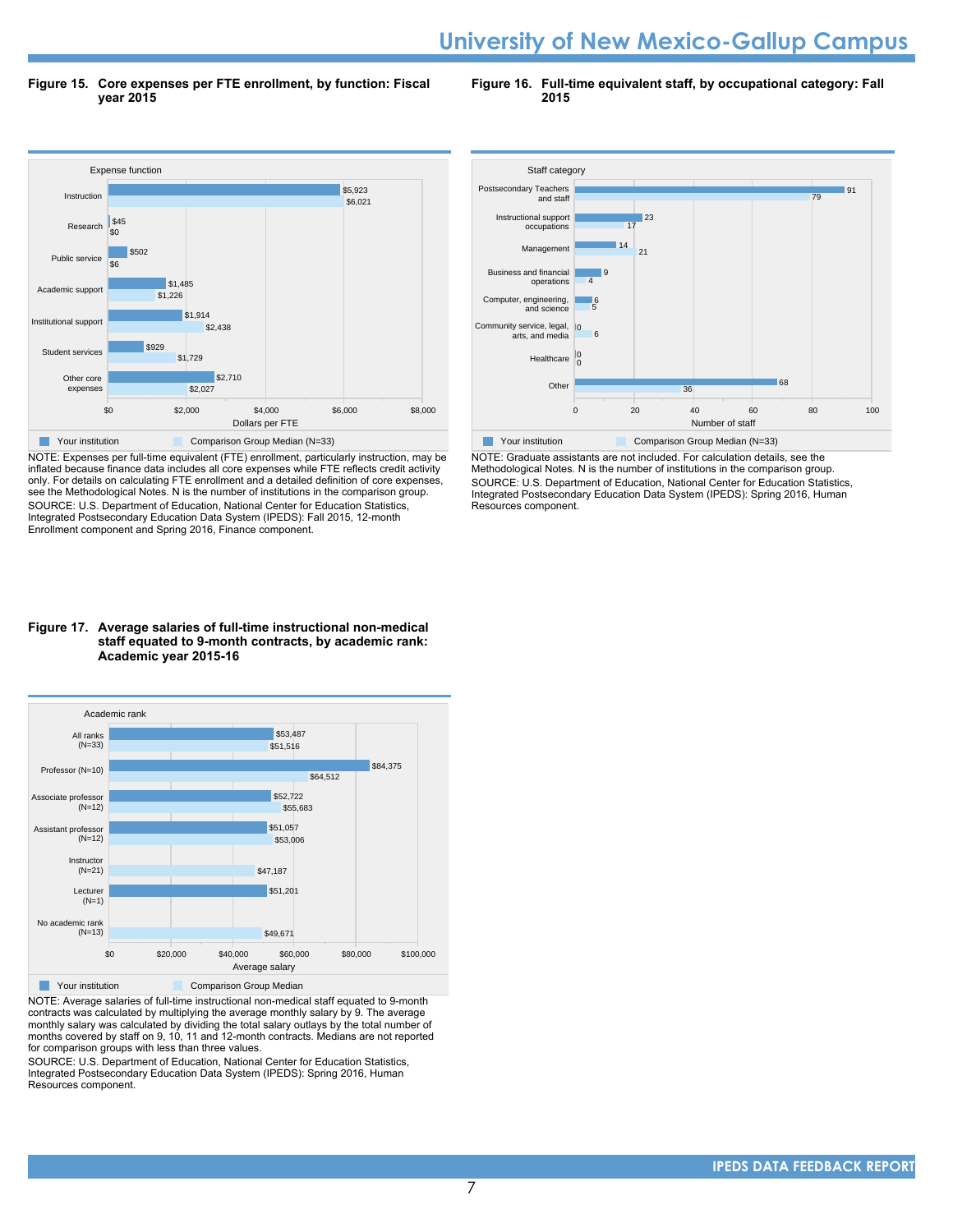### **METHODOLOGICAL NOTES**

#### **Overview**

This report is based on data supplied by institutions to IPEDS during the 2015-16 data collection year. Response rates exceeded 99% for most surveys. Detailed response tables are included in IPEDS First Look reports at [http://nces.ed.gov/pubsearch/getpubcats.asp?sid=010.](http://nces.ed.gov/pubsearch/getpubcats.asp?sid=010)

#### **Use of Median Values for Comparison Group**

The value for the comparison institution is compared to the median value for the comparison group for each statistic included in the figure. If more than one statistic is presented in a figure, the median values are determined separately for each indicator or statistic. Medians are not reported for comparison groups with fewer than three values. Where percentage distributions are presented, median values may not add to 100%. To access all the data used to create the figures included in this report, go to 'Use the Data' portal on the IPEDS website (<http://nces.ed.gov/ipeds>).

#### **Missing Statistics**

If a statistic is not reported for your institution, the omission indicates that the statistic is not relevant to your institution and the data were not collected. Not all notes may be applicable to your report.

#### **Use of Imputed Data**

All IPEDS data are subject to imputation for total (institutional) and partial (item) nonresponse. If necessary, imputed values were used to prepare your report.

#### **Data Confidentiality**

IPEDS data are not collected under a pledge of confidentiality.

#### **Disaggregation of Data by Race/Ethnicity**

When applicable, some statistics are disaggregated by race/ethnicity. Data disaggregated by race/ethnicity have been reported using the 1997 Office of Management and Budget categories. Detailed information about the race/ethnicity categories can be found at <http://nces.ed.gov/ipeds/reic/resource.asp>.

#### **Cohort Determination for Reporting Student Financial Aid and Graduation Rates**

Student cohorts for reporting Student Financial Aid and Graduation Rates data are based on the reporting type of the institution. For institutions that report based on an academic year (those operating on standard academic terms), student counts and cohorts are based on fall term data. Student counts and cohorts for program reporters (those that do not operate on standard academic terms) are based on unduplicated counts of students enrolled during a full 12-month period.

#### **DESCRIPTION OF STATISTICS USED IN THE FIGURES**

#### **Admissions (only for non-open-admissions schools)**

#### *Admissions and Test Score Data*

Admissions and test score data are presented only for institutions that do not have an open admission policy, and apply to first-time, degree/certificate-seeking undergraduate students only. Applicants include only those students who fulfilled all requirements for consideration for admission and who were notified of one of the following actions: admission, non-admission, placement on a wait list, or application withdrawn (by applicant or institution). Admitted applicants (admissions) include wait-listed students who were subsequently offered admission. Early decision, early action, and students who began studies during the summer prior to the fall reporting period are included. For customized Data Feedback Reports, test scores are presented only if they are required for admission.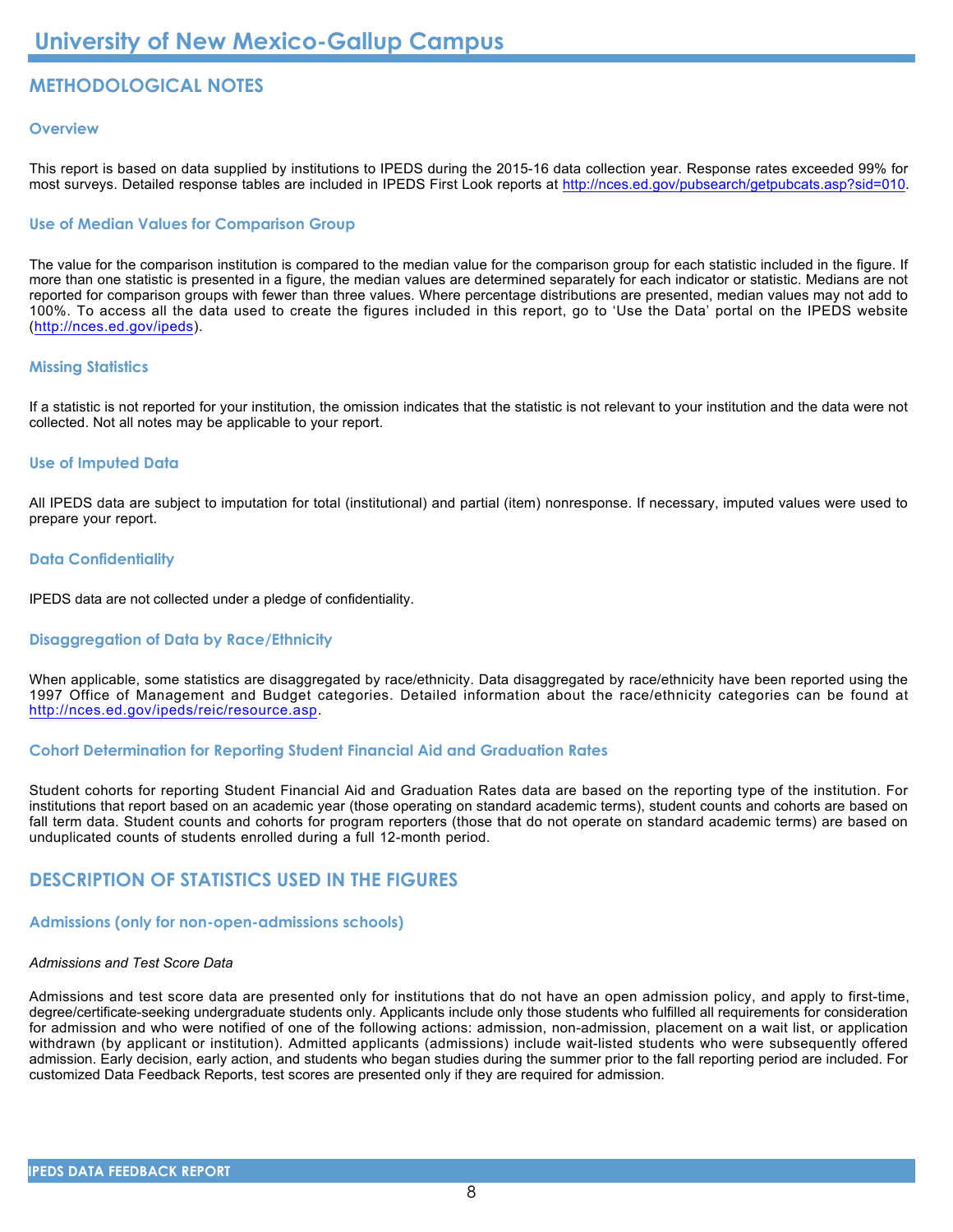#### **Student Enrollment**

#### *FTE Enrollment*

The full-time equivalent (FTE) enrollment used in this report is the sum of the institution's FTE undergraduate enrollment and FTE graduate enrollment (as calculated from or reported on the 12-month Enrollment component). Undergraduate and graduate FTE are estimated using 12 -month instructional activity (credit and/or contact hours). See "Calculation of FTE Students (using instructional activity)" in the IPEDS Glossary at <http://nces.ed.gov/ipeds/glossary/>.

#### *Total Entering Undergraduate Students*

Total entering students are students at the undergraduate level, both full- and part-time, new to the institution in the fall term (or the prior summer term who returned in the fall). This includes all first-time undergraduate students, students transferring into the institution at the undergraduate level, and non-degree/certificate-seeking undergraduates entering in the fall. Only degree-granting, academic year reporting institutions provide total entering student data.

#### **Charges and Net Price**

#### *Average Institutional Net Price*

Average net price is calculated for full-time, first-time degree/certificate-seeking undergraduates who were awarded grant or scholarship aid from the federal government, state/local government, or the institution anytime during the full aid year. For public institutions, this includes only students who paid the in-state or in-district tuition rate. Other sources of grant aid are excluded. Average net price is generated by subtracting the average amount of federal, state/local government, and institutional grant and scholarship aid from the total cost of attendance. Total cost of attendance is the sum of published tuition and required fees, books and supplies, and the average room and board and other expenses.

For the purpose of the IPEDS reporting, aid awarded refers to financial aid that was awarded to, and accepted by, a student. This amount may differ from the aid amount that is disbursed to a student.

#### **Retention and Graduation Rates**

#### *Graduation Rates and Transfer-out Rate*

Graduation rates are those developed to satisfy the requirements of the Student Right-to-Know Act and Higher Education Act, as amended, and are defined as the total number of individuals from a given cohort of full-time, first-time degree/certificate-seeking undergraduates who completed a degree or certificate within a given percent of normal time to complete all requirements of the degree or certificate program before the ending status date of August 31, 2014; divided by the total number of students in the cohort of full-time, first-time degree/certificateseeking undergraduates minus any allowable exclusions. Institutions are permitted to exclude from the cohort students who died or were totally and permanently disabled; those who left school to serve in the armed forces or were called up to active duty; those who left to serve with a foreign aid service of the federal government, such as the Peace Corps; and those who left to serve on an official church mission.

Transfer-out rate is the total number of students from the cohort who are known to have transferred out of the reporting institution (without earning a degree/award) and subsequently re-enrolled at another institution within the same time period; divided by the same adjusted cohort (initial cohort minus allowable exclusions) as described above. Only institutions with a mission that includes providing substantial preparation for students to enroll in another eligible institution are required to report transfers out.

#### *Retention Rates*

Retention rates are measures at which students persist in their educational program at an institution, expressed as a percentage. For fouryear institutions, this is the percentage of first-time bachelors (or equivalent) degree-seeking undergraduates from the previous fall who are again enrolled in the current fall. For all other institutions this is the percentage of first-time degree/certificate-seeking students from the previous fall who either re-enrolled or successfully completed their program by the current fall. The full-time retention rate is calculated using the percentage of full-time, first-time degree/certificate-seeking undergraduates, while the part-time rate is calculated using the percentage of part-time, first-time degree/certificate-seeking undergraduates.

#### **Finance**

#### *Core Revenues*

Core revenues for public institutions reporting under GASB standards include tuition and fees; state and local appropriations; government grants and contracts; private gifts, grants, and contracts; sales and services of educational activities; investment income; other operating and